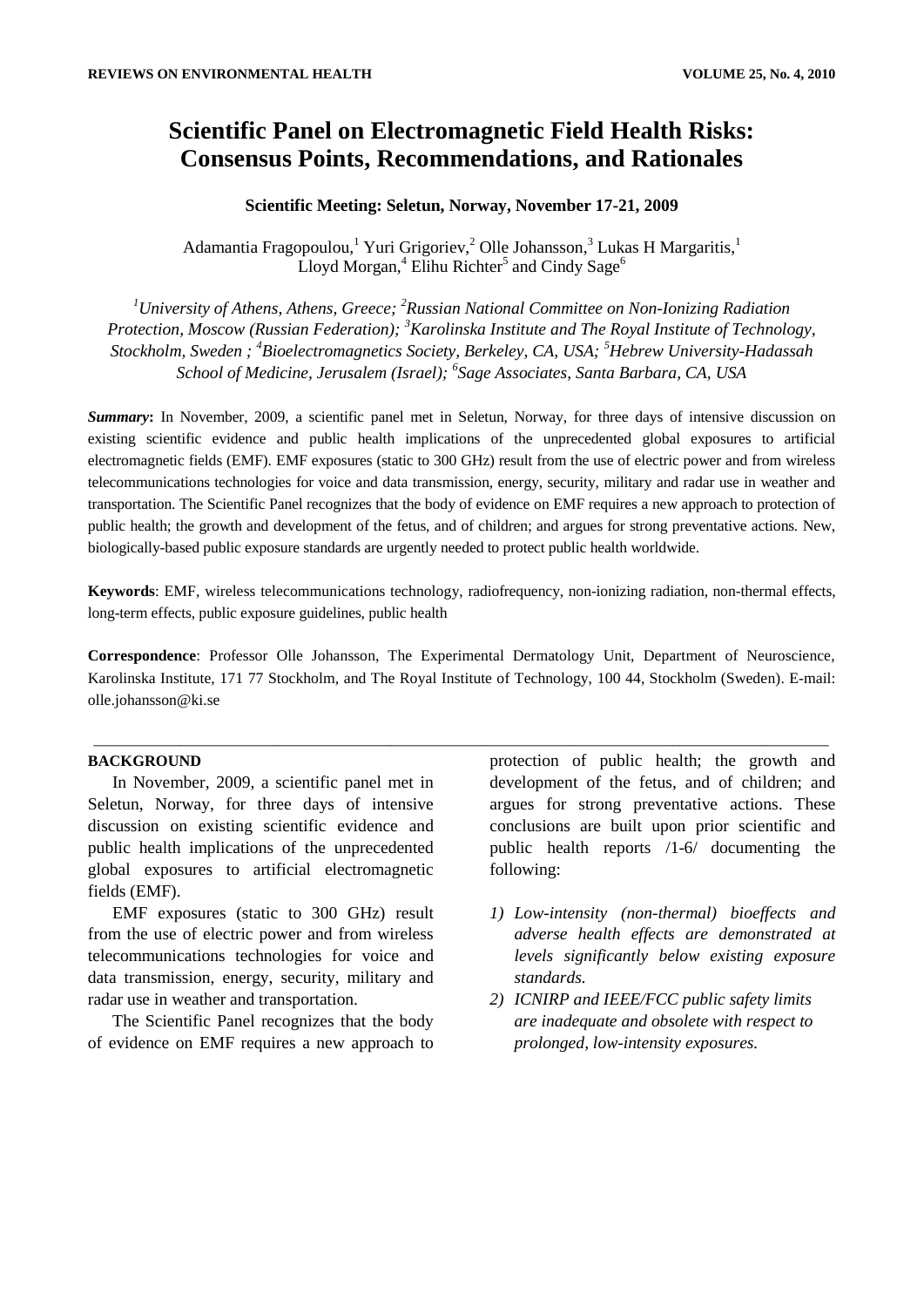- *3) New, biologically-based public exposure standards are urgently needed to protect public health world-wide.*
- *4) It is not in the public interest to wait.* Strong concern has been voiced by the public,

and by scientists as well as public health and environmental policy experts, that the deployment of technologies that expose billions of people worldwide to new sources of EMF may pose a pervasive risk to public health. Such exposures did not exist before the "age of industry and information". Prolonged exposure appears to disrupt biological processes that are fundamental to plant, animal and human growth and health. Life on earth did not evolve with biological protections or adaptive biological responses to these EMF exposures. Exceptionally small levels of EMF from earth and space existed during the time that all life evolved on earth on the order of less than a billionth to one ten-billionth of a Watt per meter squared. A rapidly accumulating body of scientific evidence of harm to health and wellbeing constitute warnings that adverse health effects can occur with prolonged exposures to very low-intensity EMF at biologically active frequencies or frequency combinations.

The Seletun Scientific Panel has adopted a Consensus Agreement that recommends preventative and precautionary actions that are warranted now, given the existing evidence for potential global health risks. We recognize the duty of governments and their health agencies to educate and warn the public, to implement measures balanced in favor of the Precautionary Principle, to monitor compliance with directives promoting alternatives to wireless, and to fund research and policy development geared toward prevention of exposures and development of new public safety measures.

#### **POINTS OF AGREEMENT**

 Global populations are not sufficiently protected from electromagnetic fields (EMF) from emerging communication and data transmission technologies that are being deployed worldwide, affecting billions of people;

- Sensitive populations (for example, the elderly, the ill, the genetically and/or immunologically challenged) and children and fetuses may be additionally vulnerable to health risks; their exposures are largely involuntary and they are less protected by existing public safety standards;
- It is well established that children are more vulnerable to health risks from environmental toxins in general;
- It is established that the combined effects of chemical toxins and EMF together is greater than either exposure alone;
- The Seletun Scientific Panel takes note of international scientific reviews, resolutions and recommendations documenting scientific and public health evidence on EMF exposures;
- The Seletun Scientific Panel notes that complete *"consistency"* of study findings is not to be expected, and it should not be interpreted as a necessary pre-condition for a consensus linking EMF exposure to health impacts. *"Consistency in nature does not require that all or even a majority of studies find the same effect. If all studies of lead showed the same relationship between variables, one would be startled, perhaps justifiably suspicious"* /7/;
- The Seletun Scientific Panel acknowledges that some, but not all, of these exposures support preventative and precautionary action, and the need for more stringent public health limits;
- The Panel takes note of international scientific resolutions and expressions of concern including the Salzburg, Catania, Freiberger Appeal, Helsinki, Irish Doctors (IDEA), Benevento, Venice, London, and Porto Alegre Resolutions (2000-2009);
- The Panel is guided by previously recommended target limits for EMF exposure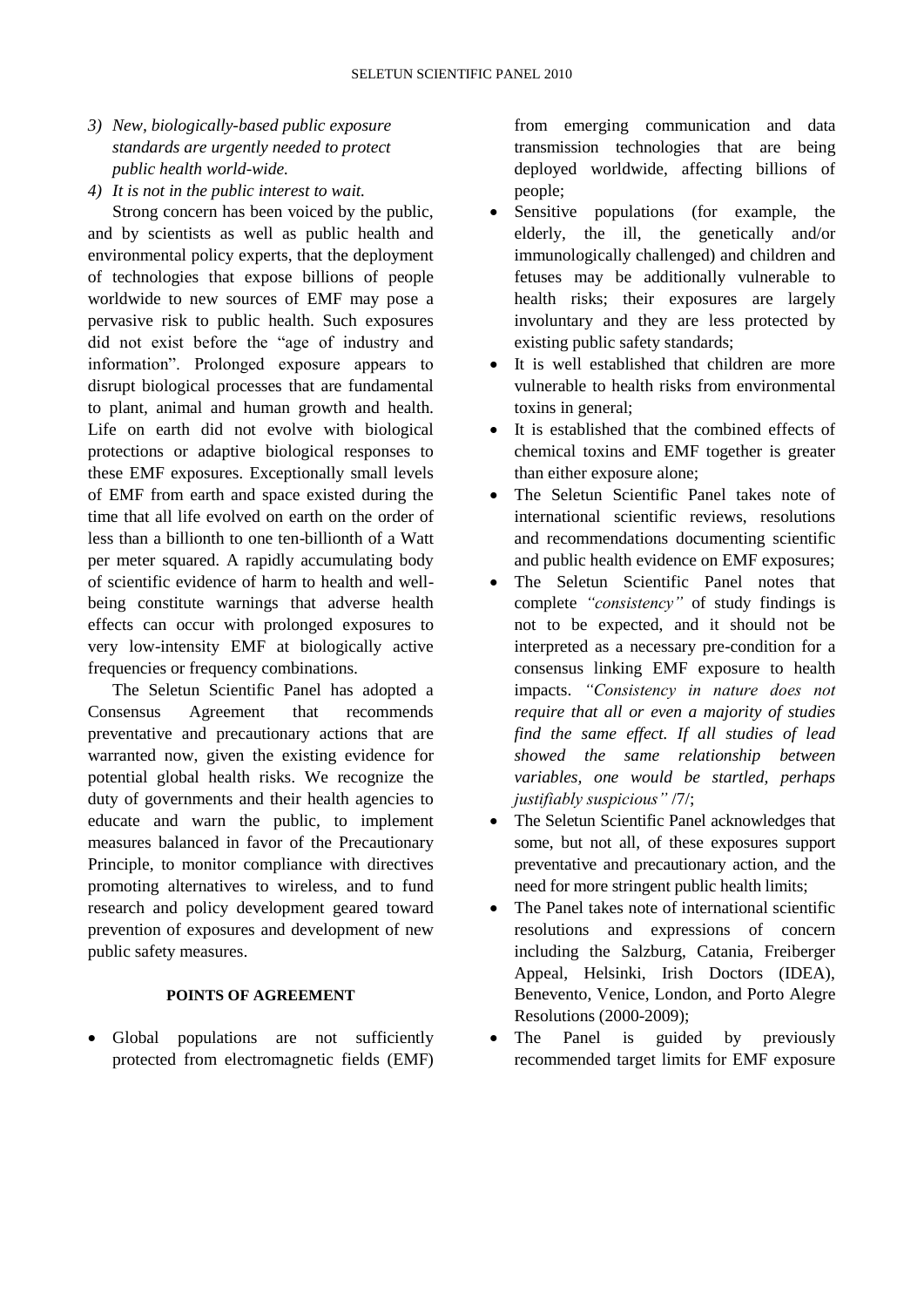in the BioInitiative Report (2007) and the London Resolution (2009);

- The Panel urges governments to adopt an explicit statement that "the standard for judging and acting on the scientific evidence shall be based on prudent public health planning principles rather than scientific certainty of effect (causal evidence)". Actions are warranted based on limited or weak scientific evidence, or a sufficiency of evidence – rather than a conclusive scientific evidence (causation or scientific certainty) where the consequence of doing nothing in the short term may cause irreparable public health harm, where the populations potentially at risk are very large, where there are alternatives without similar risks, or where the exposures are largely involuntary;
- The Seletun Scientific Panel urges governments to make explicit that the burden of proof of safety rests with the producers and providers of EMF-producing technologies, not with the users and consumers.

# **THE SELETUN SCIENTIFIC PANEL UNANIMOUSLY ENDORSES THESE GENERAL AGREEMENTS AND GENERAL AND SPECIFIC RECOMMENDATIONS**

## **General Agreements from the Seletun Scientific Panel**

- The Seletun Scientific Panel has identified specific scientific and public health benchmarks for numeric limits and preventative action that are justified now based on the existing body of evidence;
- The Panel is relying on scientific evidence as the basis for identifying scientific benchmarks establishing EMF levels associated with adverse health effects. The Panel notes that radiofrequent (RF) levels in some regions may

already exceed scientific benchmarks for health harm identified here, but political expediency is not the guiding criterion in this assessment;

- EMF exposures should be reduced now rather than waiting for proof of harm before acting. This recommendation is in keeping with traditional public health principles, and is justified now given abundant evidence that biological effects and adverse health effects are occurring at exposure levels many orders of magnitude below existing public safety standards around the world;
- SAR (Specific Absorption Rate) is not an adequate approach to predict many important biologic effects in studies that report increased risks for cancer, neurological diseases, impairments to immune function, fertility and reproduction, and neurological function (cognition, behaviour, performance, mood status, disruption of sleep, increased risk for auto collisions, etc);
- SAR fails to adequately address known effects from modulation.

# **General Recommendations from the Seletun Scientific Panel**

- The Seletun Scientific Panel recommends an international registry be established to track time-trends in incidence and mortality for cancers and neurological and immune diseases. Tracking effects of EMF on children and sensitive EHS populations is a high priority. There should be open access to this information;
- The Panel recommends existing brain tumour registries provide timely age-specific incidence rates. An early indication of brain tumors from mobile (cell) phone use could be in the younger age-specific incidence rates. Where such brain tumors registries to not exist, they should be established;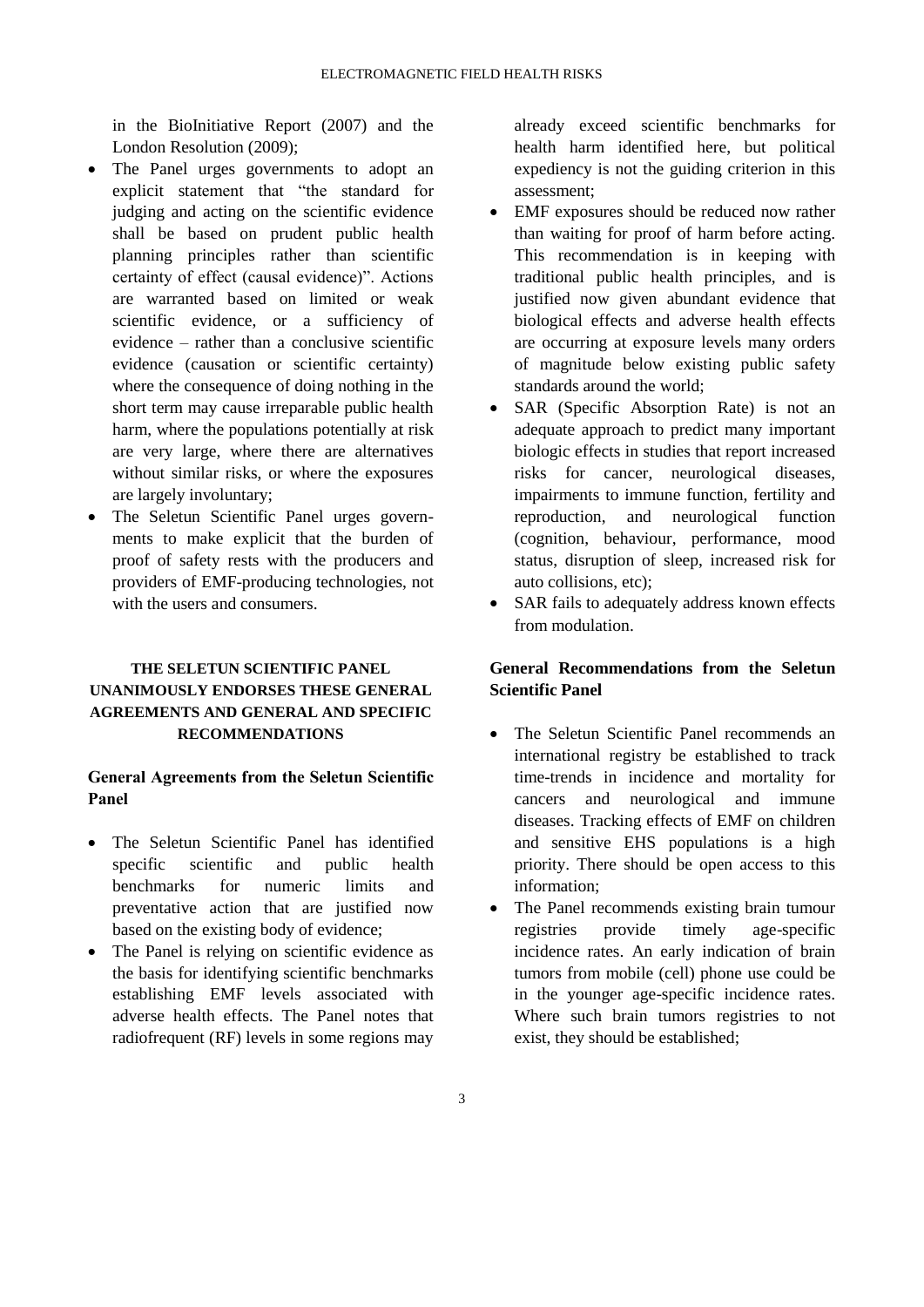- Intervention-related epidemiological studies are needed to track the efficacy of intervention(s) that reduce or eliminate exposures to EMF;
- There is a need for mandatory pre-market assessments of emissions and risks before deployment of new wireless technologies. There should be convincing evidence that products do not cause health harm before marketing;
- For occupational exposures, there has been epidemiological evidence as well as clusters and case reports which state the 'case for action' and stringent control measures based on classic industrial hygiene principles (separation, distancing and enclosure). Further, there is need for surveillance markers of hematologic, immunotoxic and chromosome aberrations;
- The Panel discourages use of more lenient safety standards for workers, as compared to the general public. Separate safety limits are not ethically acceptable. Workers include women of childbearing age and men who wish to retain their fertility. Occupational environments where wireless exposures are common may be potentially hazardous to fertility and reproduction (retail and restaurant workers, transit workers, telecommunications and broadcast workers, medical workers, educators, administrators, etc) and those with other exposures or special health risks;
- The Panel strongly recommends that persons with electrohypersensitivity symptoms (EHS) be classified as functionally impaired rather than with ‗idiopathic environmental disease' or similar indistinct categories. This terminology will encourage governments to make adjustments in the living environment to better address social and well-being needs of this subpopulation of highly sensitive members of society.

# **General Research Recommendations from the Seletun Scientific Panel**

- Research funding is urgently needed for assays for biological markers [*EMF bioassays as biological markers of EMF dose*] which show promise to measure adverse health effects, and biological effects that, with prolonged or repetitive exposure, can reasonably be presumed to lead to harmful health consequences (biomarkers from cerebrospinal fluid, saliva, immune function changes, and DNA damage to name some);
- The Scientific Panel recommends research funding for studies on bioactive modulation which may, based on current knowledge, cause major consequences at far lower exposure levels based on different exposure parameters including modulation, frequency windows, intensity windows, duration, geomagnetic field and other factors;
- Research is urgently recommended for effects of prolonged or repetitive wireless exposure on children (cancers, neurological diseases, and impairment of cognition, behavior, performance and mood status, and disruption of sleep, etc) ;
- Research in SAR refinements is given a low priority. The scientific panel is in unanimous agreement that SAR is a poor measurement tool. Yet SARs have been used in many key studies reporting increased risk of DNA damage, increased risk for brain cancer, increased risk for acoustic neuroma, and reduced sperm quality parameters, among others. SAR measures only one aspect of exposure and ignores other critical aspects, such as biologically active frequencies (and modulations) that is essential information needed to understand the biological responses induced by EMF over short and long term exposures (e.g., nervous system response and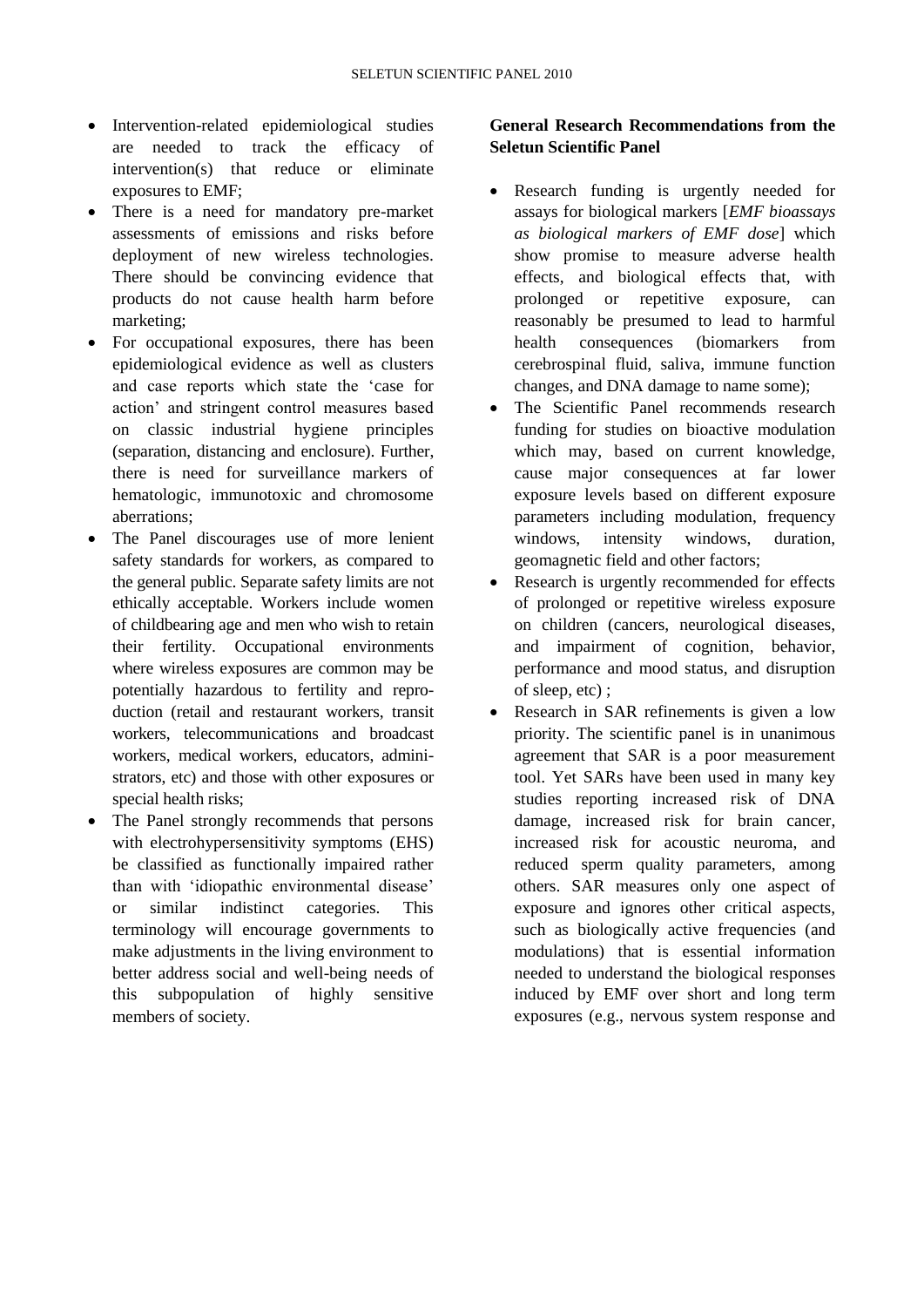tissue/organ development, respectively) that does not cause thermal damage so that effective, biologically protective limits can be developed.

# **Specific Recommendations from the Seletun Scientific Panel**

## *Extremely Low Frequency (Fields from Electrical Power***)**

- Based on the available evidence, the Seletun Scientific Panel recommends a 0.1 uT (1 mG) exposure limit for all new installations based on findings of risk for leukemia, brain tumours, Alzheimer's, ALS, sperm damage and DNA strand breaks. This exposure limit does not include a safety margin;
- For all newly installed, or newly upgraded electrical power distribution, the Panel recommends a 0.1 uT (1 mG) set-back distance, from residences, hospitals, schools, parks, and playgrounds schools (and similar locations occupied by children) [A 0.1 uT (1 mG) time-weighted average (TWA) using peak loading for transmission lines to ensure that average is about half of this for typical exposures; or equivalent for long-term exposure in interior EMF environments (wiring, trans-formers, appliances, others).];
- For all newly constructed residences, offices, schools (and other facilities with children), and hospitals there shall be a 0.1 uT (1 mG) max. 24 hour average exposure limit;
- For all new equipment (e.g. transformers, motors, electronic products), where practical, the Panel recommends a 0.1 uT (1 mG) max. 24 hour average exposure limit. Where not practical (e.g. large power transformers), there should be a fence, or boundary marker, with clearly written warning labels that states that within the boundary area the 0.1 uT (1 mG) maximum, 24 hour average exposure limit is exceeded;
- The Panel recommends all countries should adopt electrical code requirements to disallow conduction of high-frequency voltage transients back into electrical wiring systems;
- All new electronic devices including compact fluorescent lamps (CFLs) should be constructed with filters to block highfrequency voltage transients from being conducted back onto electrical wiring systems;
- The Panel recommends electric field reductions from electrical wiring in buildings based on evidence of increased cancer risk from prolonged or repetitive electric field exposure. The United States National Electrical Code (NEC) and other governmental codes relating to building design and construction should be revised so that all new electrical wiring is enclosed in a grounded metal shield;
- The United States NEC and other governmental codes that disallow net current on electrical wiring should be better enforced, and ground fault interrupters (GFIs) should be installed on all electrical circuits in order to reduce net current.

# *Radiofrequency/Microwave Radiation Exposure Limit Recommendations*

Present guidelines, such as IEEE, FCC, and ICNIRP, are not adequate to protect humans from harmful effects of chronic EMF exposure. The existing scientific knowledge is, however, not sufficient at this stage to formulate final and definite science-based guidelines for all these fields and conditions, particularly for such chronic exposure as well as contributions of the different parameters of the fields, e.g. frequency, modulation, intensity, and window effects. The values suggested below are, thus, provisional and may be altered in the future.

• For whole-body (in vivo experiments) or cell culture-based exposure, the Seletun Scientific Panel finds sufficient evidence to establish a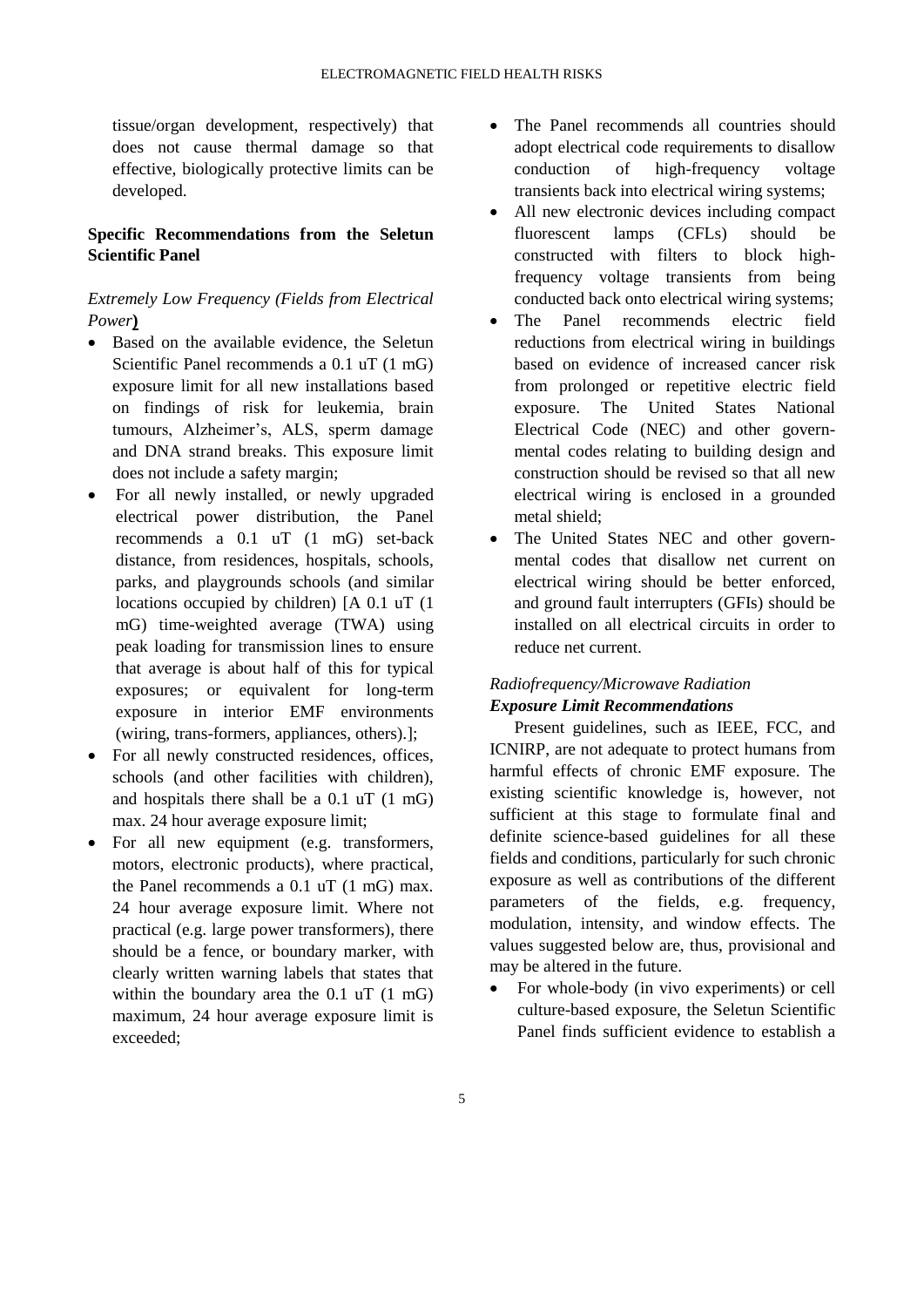scientific benchmark for adverse health effect at 0.0166 W/kg based on at least 32 scientific studies reporting low-intensity effects (defined as studies reporting effects at exposures of 0.1 W/kg or lower) /8-39/.

- The Panel recommends a provisional wholebody limit of 0.00033 W/kg by incorporation of an additional 50-fold safety margin applied to the scientific benchmark of 0.0166 W/kg. This is consistent with both ICNIRP and IEEE/FCC safety factors. An additional 10 fold reduction is applied to take prolonged exposure into account (because 29 of the 32 studies are acute exposure only), giving a final whole-body limit of 0.000033 W/kg (33 µW/kg). No further safety margin or provision for sensitive populations is incorporated. This may need to be lowered in the future.
- Based on power density measurements, the Seletun Scientific Panel finds sufficient evidence for a whole-body scientific benchmark for adverse health effect exists down to 85 mW/m<sup>2</sup> (0.0085 mW/cm<sup>2</sup> or 8.5  $\mu$ W/cm<sup>2</sup>) based on at least 17 scientific studies reporting low-intensity effects on humans. Taking more recent human studies conducted near base stations, or at base-station RF levels, Kundi and Hutter /57/ report that the levels must exceed 0.5-1.0 mW/m<sup>2</sup> (0.05 to 0.1 uW/cm<sup>2</sup>) for effects to be seen;/40-57/.
- The Panel recommends a provisional wholebody (far-field) limit of 1.7 mW/m<sup>2</sup> (also = 0.00017 mW/cm<sup>2</sup> = 0.17  $\mu$ W/cm<sup>2</sup>) by incorporation of an additional 50-fold safety margin applied to the scientific benchmark of 85 mW/m<sup>2</sup>. This is consistent with both ICNIRP and IEEE/FCC safety factors. This may need to be lowered in the future.
- It can be argued that a further 10-fold reduction is not justified since 13 of the 17 studies are already testing for long-term RF exposure. However, considering that the latest human population studies as reported by Kundi & Hutter (2009) do not show effects

below  $0.5$ -1.0 mW/m<sup>2</sup>, it can also then be argued that an additional 10-fold reduction on precautionary grounds is justified. If another 10-fold reduction is applied, the recommended level would then be  $0.17 \text{ mW/m}^2$  (also  $0.000017$  mW/cm<sup>2</sup> = 0.017  $\mu$ W/cm<sup>2</sup>);

- The Seletun Scientific Panel recommends these numeric limits to governments and health agencies for adoption in place of ICNIRP, IEEE/FCC and other outdated public safety guidelines and limits in use around the world. This approach is based on traditional public health principles that support taking actions to protect public health when sufficient evidence is present. Sufficient scientific evidence and public health concern exist today based on increased risk for cancer, adverse fertility and reproductive outcomes, immune disruption, neurological diseases, increased risk of road collisions and injuryproducing events, and impairment of cognition, behaviour, performance, mood status, and disruption of sleep;
- Numeric limits recommended here do not yet take into account sensitive populations (EHS, immune-compromised, the fetus, developing children, the elderly, people on medications, etc). Another safety margin is, thus, likely justified further below the numeric limits for EMF exposure recommended here;
- The Scientific Panel acknowledges that numeric limits derived here for new biologically-based public exposure standards are still a billion times higher than natural EMF levels at which all life evolved.

*Specific Recommendations for mobile (cell) and cordless phone use*

- The Seletun Scientific Panel recommends that users keep mobile (cell) phones away from head and body;
- The Seletun Scientific Panel recommends that users keep mobile (cell) phones and PDAs\* switched off if worn or carried in a pocket or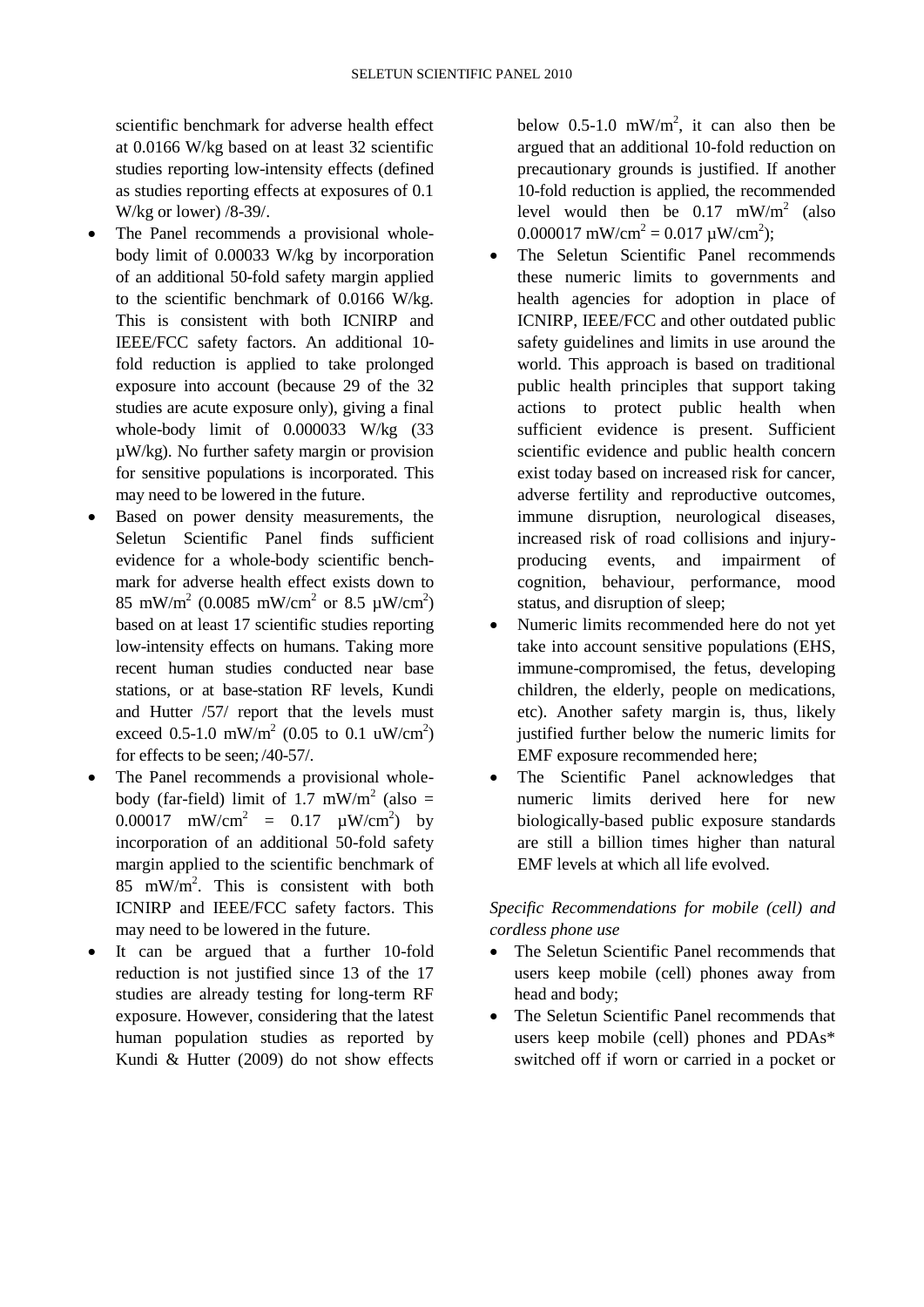holster, or on a belt near the body. \*PDA is generic for any type of Personal Digital Assistant or hand-held computer device;

- The Panel strongly recommends against the use of mobile (cell) and cordless phones and PDAs by children of any age;
- The Panel strongly recommends against the use of mobile (cell) and cordless phones and PDAs by pregnant women;
- The Panel recommends that use of mobile (cell) and cordless phones and PDAs be curtailed near children or pregnant women, in keeping with preventative and precautionary strategies. The most vulnerable members of society should have access to public places without fear of harm to health;
- Public access to public places and public transportation should be available without undue risk of EMF exposure, particularly in enclosed spaces (trains, airplanes, buses, cars, etc) where the exposure is likely to be involuntary;
- The Panel recommends wired internet access in schools, and strongly recommends that schools do not install wireless internet connections that create pervasive and prolonged EMF exposures for children;
- The Panel recommends preservation of existing land-line connections and public telephone networks;
- The Panel recommends against the use of cordless phones (DECT phones) and other wireless devices, toys and baby monitors, wireless internet, wireless security systems, and wireless power transmitters in SmartGrid-type

connections that may produce unnecessary and potentially harmful EMF exposures;

- The Panel recognizes that wired internet access (cable modem, wired Ethernet connections, etc) is available as a substitute;
- The Panel recommends use of wired headsets, preferably with hollow-tube segments;
- The Panel recommends avoidance of wireless (Bluetooth-type) headsets in general;
- The Panel encourages the removal of speakers from headsets on wireless phones and PDAs;
- The Panel encourages 'auto-off switches' for mobiles (cells) and PDAs that automatically turn off the device when placed in a holster;
- The Panel strongly discourages the technology that allows one mobile (cell) phone to act as a repeater for other phones within the general area. This can increase exposures to EMF that are unknown to the person whose phone is "piggy-backed" upon without their knowledge or permission;
- The Panel recommends the use of telephone lines (land-lines) or fiber optic cables for SmartGrid type energy conservation infrastructure. Utilities should choose options that do not create new, community-wide exposures from wireless components of SmartGrid-type projects. Future health risks from prolonged or repetitive wireless exposures of SmartGrid-type systems may be avoided by using telephone lines or fiber-optic cable. The Panel endorses energy conservation but not at the risk of exposing hundreds of millions of families in their homes to a new, involuntary source of wireless radiofrequency radiation.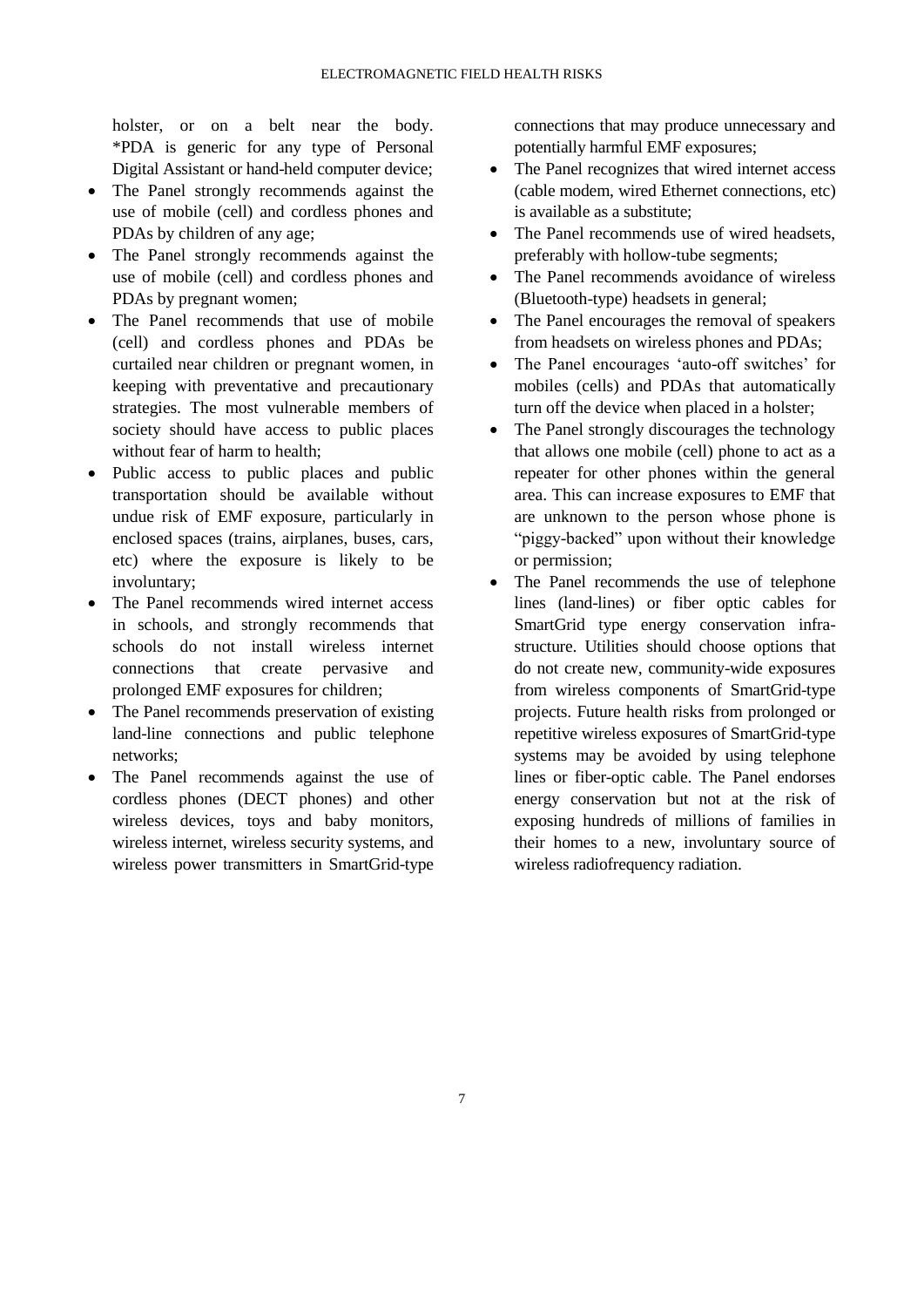**..............................................................................................................................................................................**

The undersigned recognize the duty of governments and their health agencies to educate and warn the public, to implement measures balanced in favor of the Precautionary Principle, to monitor compliance with directives promoting alternatives to wireless, and to fund research and policy development geared toward prevention of exposure.

The undersigned urge governments and their health agencies to adopt new interim numeric limits and new timetables for implementation of biologically-based precautionary action to limit exposures to EMF.

#### **Agreed 19 November 2009**

(as revised through April 20, 2010) *(in alphabetical order)* Adamantia Fragopoulou, Greece Yuri Grigoriev, Russia Olle Johansson, Sweden Lukas H Margaritis, Greece Lloyd Morgan, USA Elihu Richter, Israel Cindy Sage, USA

### **Affiliations**

*(in alphabetical order)*

Adamantia Fragopoulou, Ph.D. Candidate, Department of Cell Biology and Biophysics, Faculty of Biology, University of Athens, Athens (Greece)

Yury Grigoriev, Professor, Dr of Med Sci, Chairman of Russian National Committee on Non-Ionizing Radiation Protection, Moscow (Russian Federation)

Olle Johansson, professor, The Experimental Dermatology Unit, Department of Neuroscience, Karolinska Institute, and The Royal Institute of Technology, Stockholm (Sweden)

Lukas H Margaritis, professor, Department of Cell Biology and Biophysics, Faculty of Biology, University of Athens, Athens (Greece)

Lloyd Morgan, Bioelectromagnetics Society, 2022 Francisco Street, Berkeley, CA 94709, USA

Elihu D Richter, Professor, Unit of Occupational and Environmental Medicine, Hebrew University-Hadassah School of Medicine, Jerusalem (Israel)

Cindy Sage, MA, Sage Associates, Santa Barbara, CA, USA

#### **REFERENCES**

- 1. Pathophysiology 2009; 16
- 2. European Parliament, Mid-Term Review of the European Environmental and Health Action Plan 2009[;http://www.europarl.europa.eu/news/expert/](http://www.europarl.europa.eu/news/expert/briefing_page/33692-245-09-36-20080708BRI3%203691-01-09-2008-2008/default_p001c023_en.htm) [briefing\\_page/33692-245-09-36-20080708BRI3](http://www.europarl.europa.eu/news/expert/briefing_page/33692-245-09-36-20080708BRI3%203691-01-09-2008-2008/default_p001c023_en.htm)  [3691-01-09-2008-2008/default\\_p001c023\\_en.htm](http://www.europarl.europa.eu/news/expert/briefing_page/33692-245-09-36-20080708BRI3%203691-01-09-2008-2008/default_p001c023_en.htm)
- 3. European Environmental Agency 2007. http:// www.eea.europa.eu/highlights/radiation-risk-fromeveryday-devices-assessed
- 4. Blackman CF, Blank M, Kundi M, Sage C, Carpenter DO, Davanipour Z, et al. The Bioinitiative Report—A Rationale for a

Biologically-based Public Exposure Standard for Electromagnetic Fields (ELF and RF). http:// www.bioinitiative.org, 2007.

- 5. European Commission Health and Consumer Protection Directorate-General Scientific Committee on Emerging and Newly Identified Health Risks (SCENIHR), Possible Effects of Electromagnetic Fields (EMF on Human Health 2007 (Sections on scientific evidence).
- 6. REFLEX Consortium, Risk evaluation of potential environmental hazards from low energy electromagnetic field exposure using sensitive in vitro methods. A project funded by the European Union under the  $5<sup>th</sup>$  Framework Programme.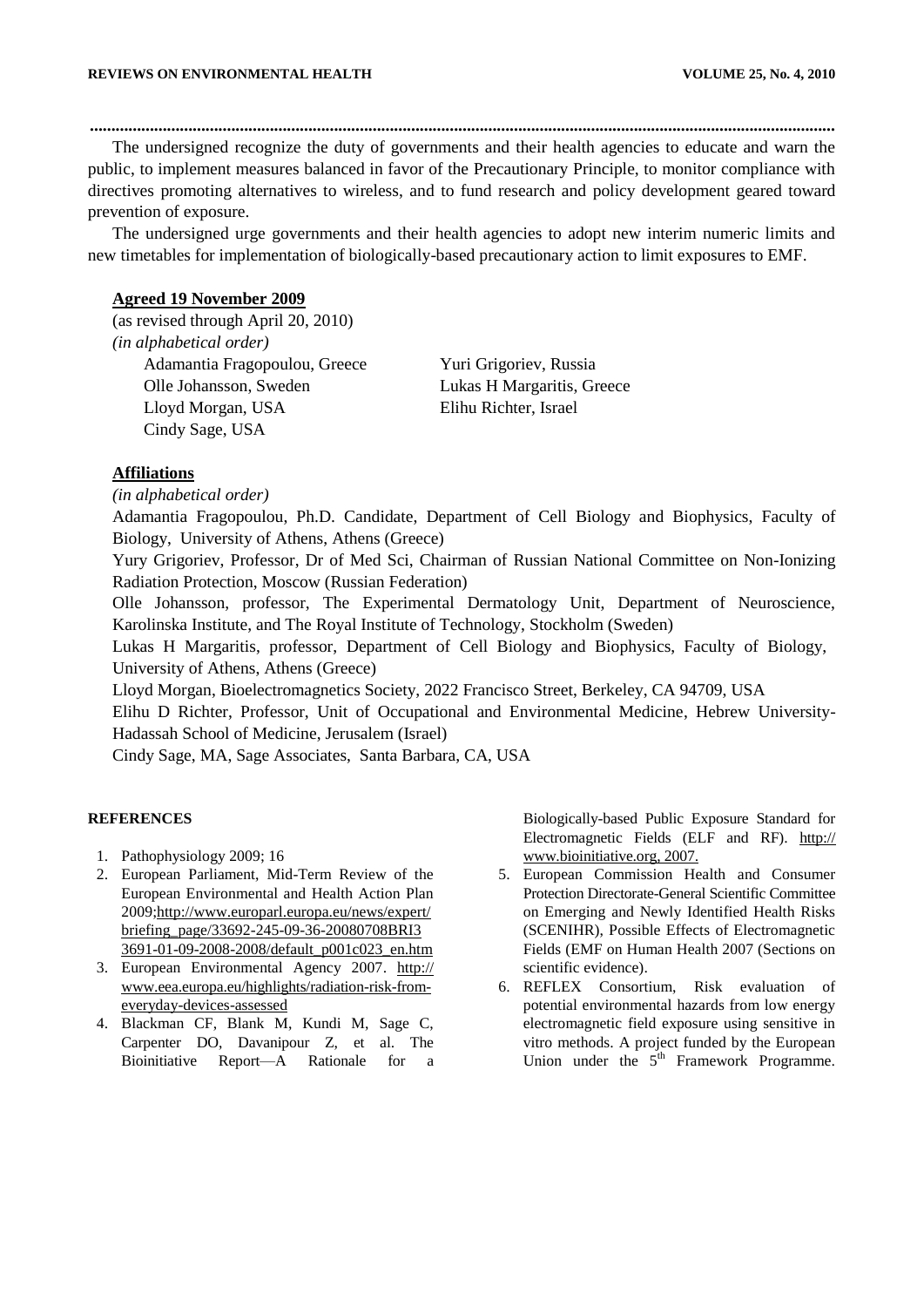Contract QLK4-CT-1999-01574, 2004; 292 pp, <http://www.verum-foundation.de/reflex>

- 7. Needleman HL. Making models of real world events: the use and abuse of inference. Neurotoxicol Teratol 1995;17: 241-2; discussion 249-51
- 8. Belyaev IY, Hillert L, Protopopova M, Tamm C, Malmgren LO, Persson BR, Selivanova G, et al. 915 MHz microwaves and 50 Hz magnetic field affect chromatin conformation and 53BP1 foci in human lymphocytes from hypersensitive and healthy persons. Bioelectromagnetics 2005;26: 173-184.
- 9. [Belyaev IY,](http://www.ncbi.nlm.nih.gov/pubmed?term=%22Belyaev%20IY%22%5BAuthor%5D&itool=EntrezSystem2.PEntrez.Pubmed.Pubmed_ResultsPanel.Pubmed_RVAbstract) [Markovà E,](http://www.ncbi.nlm.nih.gov/pubmed?term=%22Markov%C3%A0%20E%22%5BAuthor%5D&itool=EntrezSystem2.PEntrez.Pubmed.Pubmed_ResultsPanel.Pubmed_RVAbstract) [Hillert L,](http://www.ncbi.nlm.nih.gov/pubmed?term=%22Hillert%20L%22%5BAuthor%5D&itool=EntrezSystem2.PEntrez.Pubmed.Pubmed_ResultsPanel.Pubmed_RVAbstract) [Malmgren LO,](http://www.ncbi.nlm.nih.gov/pubmed?term=%22Malmgren%20LO%22%5BAuthor%5D&itool=EntrezSystem2.PEntrez.Pubmed.Pubmed_ResultsPanel.Pubmed_RVAbstract) [Persson BR.](http://www.ncbi.nlm.nih.gov/pubmed?term=%22Persson%20BR%22%5BAuthor%5D&itool=EntrezSystem2.PEntrez.Pubmed.Pubmed_ResultsPanel.Pubmed_RVAbstract) Microwaves from UMTS/GSM mobile phones induce long-lasting inhibition of 53BP1/ gamma-H2AX DNA repair foci in human lymphocytes. [Bioelectromagnetics](javascript:AL_get(this,%20) 2009;30:129-41.
- 10. Capri M, Scarcella E, Fumelli C, Bianchi E, Salvioli S, Mesirca P, et al. In vitro exposure of human lymphocytes to 900 MHz CW and GSM modulated radiofrequency: studies of proliferation, apoptosis and mitochondrial membrane potential0. Radiat Res 2004; 162: 211-218.
- 11. de Pomerai DI, Smith B, Dawe A, North K, Smith T, Archer DB, et al. Microwave radiation can alter protein conformation without bulk heating. FEBS Lett 2003; 543: 93-97.
- 12. D'Inzeo G, Bernardi P, Eusebi F, Grassi F, Tamburello C, Zani BM. Microwave effects on acetylcholine-induced channels in cultured chick myotubes. Bioelectromagnetics 1988; 9: 363-372.
- 13. Dutta SK, Ghosh B, Blackman CF. Radiofrequency radiation-induced calcium ion efflux enhancement from human and other neuroblastoma cells in culture. Bioelectromagnetics 1989; 10: 197-202.
- 14. [Forgacs Z,](http://www.ncbi.nlm.nih.gov/entrez/query.fcgi?db=pubmed&cmd=Search&itool=pubmed_Abstract&term=%22Forgacs+Z%22%5BAuthor%5D) [Somosy Z,](http://www.ncbi.nlm.nih.gov/entrez/query.fcgi?db=pubmed&cmd=Search&itool=pubmed_Abstract&term=%22Somosy+Z%22%5BAuthor%5D) [Kubinyi G,](http://www.ncbi.nlm.nih.gov/entrez/query.fcgi?db=pubmed&cmd=Search&itool=pubmed_Abstract&term=%22Kubinyi+G%22%5BAuthor%5D) [Bakos J,](http://www.ncbi.nlm.nih.gov/entrez/query.fcgi?db=pubmed&cmd=Search&itool=pubmed_Abstract&term=%22Bakos+J%22%5BAuthor%5D) [Hudak A,](http://www.ncbi.nlm.nih.gov/entrez/query.fcgi?db=pubmed&cmd=Search&itool=pubmed_Abstract&term=%22Hudak+A%22%5BAuthor%5D) [Surjan A,](http://www.ncbi.nlm.nih.gov/entrez/query.fcgi?db=pubmed&cmd=Search&itool=pubmed_Abstract&term=%22Surjan+A%22%5BAuthor%5D) et al. Effect of whole-body 1800MHz GSM-like microwave exposure on testicular steroidogenesis and histology in mice. [Reprod Toxicol 2](javascript:AL_get(this,%20)006; 22: 111-117.
- 15. Ivaschuk OI, Jones RA, Ishida-Jones T, Haggren W, Adey WR, Phillips JL. Exposure of nerve growth factor-treated PC12 rat pheochromocytoma cells to a modulated radiofrequency field at 836.55 MHz: effects on c-jun and c-fos expression. Bioelectromagnetics 1997; 18: 223-9.
- 16. Jech R, Sonka K, Ruzicka E, Nebuzelsky A, Bohm J, Juklickova M, et al. Electromagnetic field of mobile phones affects visual event related potential in patients with narcolepsy. Bio-

electromagnetics 2001; 22: 519-28.

- 17. [Kesari KK,](http://www.ncbi.nlm.nih.gov/sites/entrez?Db=pubmed&Cmd=Search&Term=%22Kesari%20KK%22%5BAuthor%5D&itool=EntrezSystem2.PEntrez.Pubmed.Pubmed_ResultsPanel.Pubmed_DiscoveryPanel.Pubmed_RVAbstractPlus) [Behari J.](http://www.ncbi.nlm.nih.gov/sites/entrez?Db=pubmed&Cmd=Search&Term=%22Behari%20J%22%5BAuthor%5D&itool=EntrezSystem2.PEntrez.Pubmed.Pubmed_ResultsPanel.Pubmed_DiscoveryPanel.Pubmed_RVAbstractPlus) Fifty-gigahertz microwave exposure effect of radiations on rat brain. [Appl](javascript:AL_get(this,%20)  [Biochem Biotechnol 2](javascript:AL_get(this,%20)009; 158: 126-139.
- 18. Kwee S, Raskmark P, Velizarov P. Changes in cellular proteins due to environmental nonionizing radiation. I. Heat-shock proteins, Electro- and Magnetobiology 2001; 20: 141-152.
- 19. Lerchl A, Krüger H, Niehaus M, Streckert JR, Bitz AK, Volkert Hansen V. Effects of mobile phone electromagnetic fields at nonthermal SAR values on melatonin and body weight of Djungarian hamsters (Phodopus sungorus), J Pineal Res 2008; 44: 267-272.
- 20. [Markovà E,](http://www.ncbi.nlm.nih.gov/pubmed?term=%22Markov%C3%A0%20E%22%5BAuthor%5D&itool=EntrezSystem2.PEntrez.Pubmed.Pubmed_ResultsPanel.Pubmed_RVAbstract) [Hillert L,](http://www.ncbi.nlm.nih.gov/pubmed?term=%22Hillert%20L%22%5BAuthor%5D&itool=EntrezSystem2.PEntrez.Pubmed.Pubmed_ResultsPanel.Pubmed_RVAbstract) [Malmgren L,](http://www.ncbi.nlm.nih.gov/pubmed?term=%22Malmgren%20L%22%5BAuthor%5D&itool=EntrezSystem2.PEntrez.Pubmed.Pubmed_ResultsPanel.Pubmed_RVAbstract) [Persson BR,](http://www.ncbi.nlm.nih.gov/pubmed?term=%22Persson%20BR%22%5BAuthor%5D&itool=EntrezSystem2.PEntrez.Pubmed.Pubmed_ResultsPanel.Pubmed_RVAbstract) [Belyaev IY.](http://www.ncbi.nlm.nih.gov/pubmed?term=%22Belyaev%20IY%22%5BAuthor%5D&itool=EntrezSystem2.PEntrez.Pubmed.Pubmed_ResultsPanel.Pubmed_RVAbstract) Microwaves from GSM mobile telephones affect 53BP1 and gamma-H2AX foci in human lymphocytes from hypersensitive and healthy persons. Environ Health Perspect [2](javascript:AL_get(this,%20)005; 113: 1172-1177.
- 21. Marinelli F, La Sala D, Cicciotti G, Cattini L, Trimarchi C, Putti S, et al. Exposure to 900 MHz electromagnetic field induces an unbalance between pro-apoptotic and pro-survival signals in T-lymphoblastoid leukemia CCRF-CEM cells. J Cell Physiol 2004; 198: 324-332.
- 22. Navakatikian MA, Tomashevskaya LA. Phasic behavioral and endocrine effects of microwaves of nonthermal intensity. In: Carpenter DO, ed, Biological effects of electric and magnetic fields, Volume 1. San Diego, CA: Academic Press, 1994;333-342.
- 23. [Nittby H,](http://www.ncbi.nlm.nih.gov/sites/entrez?Db=pubmed&Cmd=Search&Term=%22Nittby%20H%22%5BAuthor%5D&itool=EntrezSystem2.PEntrez.Pubmed.Pubmed_ResultsPanel.Pubmed_RVAbstractPlus) [Grafström G,](http://www.ncbi.nlm.nih.gov/sites/entrez?Db=pubmed&Cmd=Search&Term=%22Grafstr%C3%B6m%20G%22%5BAuthor%5D&itool=EntrezSystem2.PEntrez.Pubmed.Pubmed_ResultsPanel.Pubmed_RVAbstractPlus) [Tian DP,](http://www.ncbi.nlm.nih.gov/sites/entrez?Db=pubmed&Cmd=Search&Term=%22Tian%20DP%22%5BAuthor%5D&itool=EntrezSystem2.PEntrez.Pubmed.Pubmed_ResultsPanel.Pubmed_RVAbstractPlus) [Malmgren L,](http://www.ncbi.nlm.nih.gov/sites/entrez?Db=pubmed&Cmd=Search&Term=%22Malmgren%20L%22%5BAuthor%5D&itool=EntrezSystem2.PEntrez.Pubmed.Pubmed_ResultsPanel.Pubmed_RVAbstractPlus) [Brun A,](http://www.ncbi.nlm.nih.gov/sites/entrez?Db=pubmed&Cmd=Search&Term=%22Brun%20A%22%5BAuthor%5D&itool=EntrezSystem2.PEntrez.Pubmed.Pubmed_ResultsPanel.Pubmed_RVAbstractPlus) [Persson BR,](http://www.ncbi.nlm.nih.gov/sites/entrez?Db=pubmed&Cmd=Search&Term=%22Persson%20BR%22%5BAuthor%5D&itool=EntrezSystem2.PEntrez.Pubmed.Pubmed_ResultsPanel.Pubmed_RVAbstractPlus) et al. Cognitive impairment in rats after long-term exposure to GSM-900 mobile phone radiation. Bioelectromagnetics 2007; 29: 219-232.
- 24. [Pérez-Castejón C,](http://www.ncbi.nlm.nih.gov/pubmed?term=%22P%C3%A9rez-Castej%C3%B3n%20C%22%5BAuthor%5D&itool=EntrezSystem2.PEntrez.Pubmed.Pubmed_ResultsPanel.Pubmed_RVAbstract) [Pérez-Bruzón RN,](http://www.ncbi.nlm.nih.gov/pubmed?term=%22P%C3%A9rez-Bruz%C3%B3n%20RN%22%5BAuthor%5D&itool=EntrezSystem2.PEntrez.Pubmed.Pubmed_ResultsPanel.Pubmed_RVAbstract) [Llorente M,](http://www.ncbi.nlm.nih.gov/pubmed?term=%22Llorente%20M%22%5BAuthor%5D&itool=EntrezSystem2.PEntrez.Pubmed.Pubmed_ResultsPanel.Pubmed_RVAbstract) [Pes N,](http://www.ncbi.nlm.nih.gov/pubmed?term=%22Pes%20N%22%5BAuthor%5D&itool=EntrezSystem2.PEntrez.Pubmed.Pubmed_ResultsPanel.Pubmed_RVAbstract) [Lacasa C,](http://www.ncbi.nlm.nih.gov/pubmed?term=%22Lacasa%20C%22%5BAuthor%5D&itool=EntrezSystem2.PEntrez.Pubmed.Pubmed_ResultsPanel.Pubmed_RVAbstract) [Figols T,](http://www.ncbi.nlm.nih.gov/pubmed?term=%22Figols%20T%22%5BAuthor%5D&itool=EntrezSystem2.PEntrez.Pubmed.Pubmed_ResultsPanel.Pubmed_RVAbstract) [Lahoz M,](http://www.ncbi.nlm.nih.gov/pubmed?term=%22Lahoz%20M%22%5BAuthor%5D&itool=EntrezSystem2.PEntrez.Pubmed.Pubmed_ResultsPanel.Pubmed_RVAbstract) et al. Exposure to ELF-pulse modulated X band microwaves increases in vitro human astrocytoma cell proliferation. Histol Histopathol 2009;24:1551-61.
- 25. Persson BRR, Salford LG, Brun A. Blood-brain barrier permeability in rats exposed to electromagnetic fields used in wireless communication. Wireless Network 1997; 3: 455-461.
- 26. Phillips JL, Ivaschuk O, Ishida-Jones T, Jones RA, Campbell-Beachler M, Haggren W. DNA damage in Molt-4 T-lymphoblastoid cells exposed to cellular telephone radiofrequency fields in vitro. Bioelectrochem Bioenerg 1998;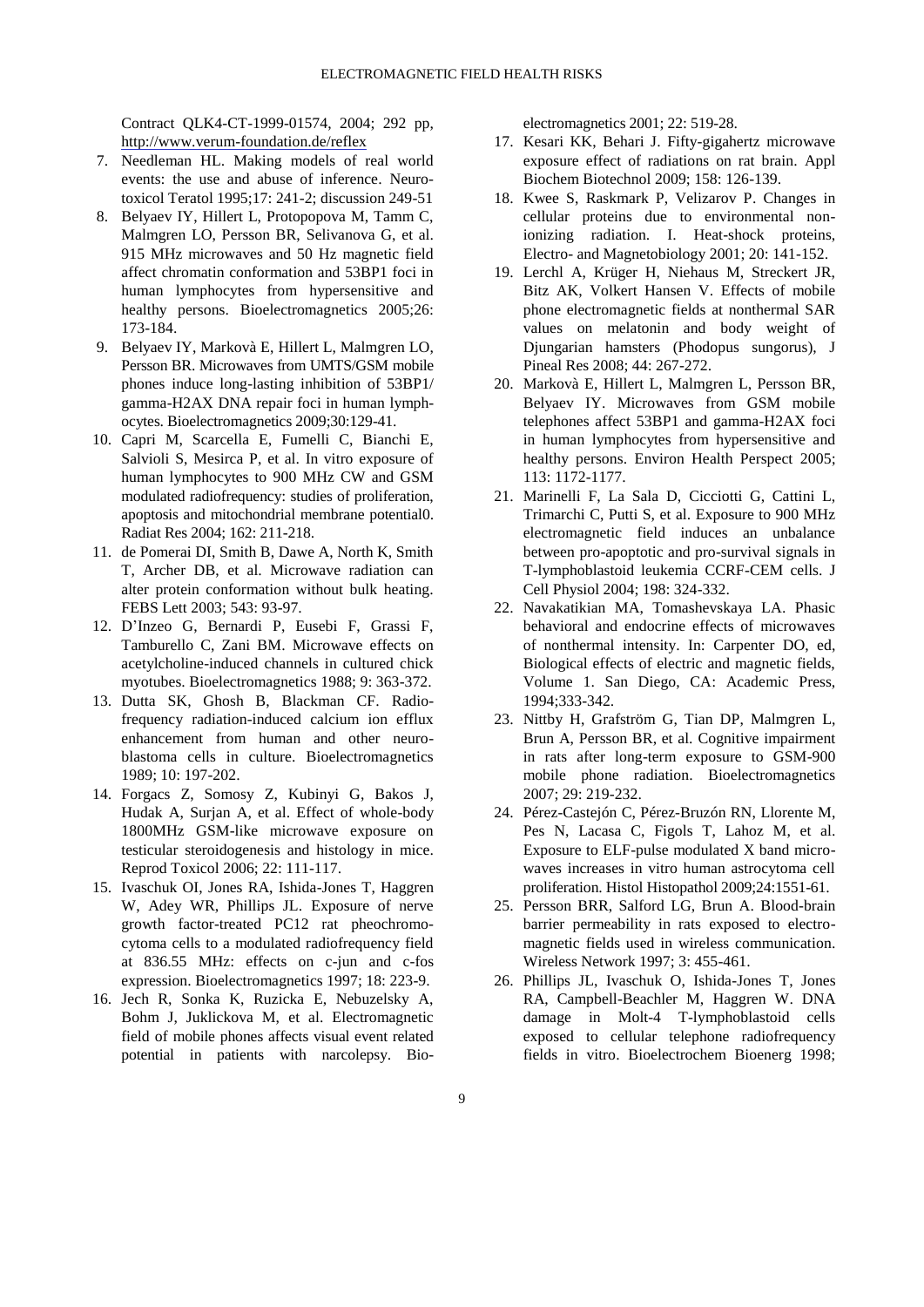45: 103-110.

- 27. Pyrpasopoulou A, Kotoula V, Cheva A, Hytiroglou P, Nikolakaki E, Magras IN, et al. Bone morphogenetic protein expression in newborn rat kidneys after prenatal exposure to radiofrequency radiation. Bioelectromagnetics 2004; 25: 216-227.
- 28. Salford LG, Brun AR, Eberhardt JL, Malmgren L, Persson BRR, Nerve cell damage in mammalian brain after exposure to microwaves from GSM mobile phones. Environ Health Persp 2003; 111: 881-883.
- 29. Sarimov R, [Malmgren LO,](http://ieeexplore.ieee.org/search/quicksrchresult.jsp?queryText=(%20malmgren%20%20l.%20o.%20g.%3CIN%3Eau)&valnm=+Malmgren%2C+L.O.G.&ResultCount=15&SortField=pyr&SortOrder=desc&reqloc=au) Markova E, Persson BR, Belyaev IY. Nonthermal GSM microwaves affect chromatin conformation in human lymphocytes similar to heat shock. IEEE Trans Plasma Sci 2004; 32: 1600-1608.
- 30. Schwartz JL, House DE, Mealing GA. Exposure of frog hearts to CW or amplitude-modulated VHF fields: selective efflux of calcium ions at 16 Hz. Bioelectromagnetics 1990; 11: 349-358.
- 31. [Schwarz C,](http://www.ncbi.nlm.nih.gov/sites/entrez?Db=pubmed&Cmd=Search&Term=%22Schwarz%20C%22%5BAuthor%5D&itool=EntrezSystem2.PEntrez.Pubmed.Pubmed_ResultsPanel.Pubmed_DiscoveryPanel.Pubmed_RVAbstractPlus) [Kratochvil E,](http://www.ncbi.nlm.nih.gov/sites/entrez?Db=pubmed&Cmd=Search&Term=%22Kratochvil%20E%22%5BAuthor%5D&itool=EntrezSystem2.PEntrez.Pubmed.Pubmed_ResultsPanel.Pubmed_DiscoveryPanel.Pubmed_RVAbstractPlus) [Pilger A,](http://www.ncbi.nlm.nih.gov/sites/entrez?Db=pubmed&Cmd=Search&Term=%22Pilger%20A%22%5BAuthor%5D&itool=EntrezSystem2.PEntrez.Pubmed.Pubmed_ResultsPanel.Pubmed_DiscoveryPanel.Pubmed_RVAbstractPlus) [Kuster N,](http://www.ncbi.nlm.nih.gov/sites/entrez?Db=pubmed&Cmd=Search&Term=%22Kuster%20N%22%5BAuthor%5D&itool=EntrezSystem2.PEntrez.Pubmed.Pubmed_ResultsPanel.Pubmed_DiscoveryPanel.Pubmed_RVAbstractPlus) [Adlkofer F,](http://www.ncbi.nlm.nih.gov/sites/entrez?Db=pubmed&Cmd=Search&Term=%22Adlkofer%20F%22%5BAuthor%5D&itool=EntrezSystem2.PEntrez.Pubmed.Pubmed_ResultsPanel.Pubmed_DiscoveryPanel.Pubmed_RVAbstractPlus) [Rüdiger HW.](http://www.ncbi.nlm.nih.gov/sites/entrez?Db=pubmed&Cmd=Search&Term=%22R%C3%BCdiger%20HW%22%5BAuthor%5D&itool=EntrezSystem2.PEntrez.Pubmed.Pubmed_ResultsPanel.Pubmed_DiscoveryPanel.Pubmed_RVAbstractPlus) Radiofrequency electromagnetic fields (UMTS, 1,950 MHz) induce genotoxic effects in vitro in human fibroblasts but not in lymphocytes. [Int Arch](javascript:AL_get(this,%20)  [Occup Environ Health](javascript:AL_get(this,%20) 2008; 81: 755-767.
- 32. Somosy Z, Thuroczy G, Kubasova T, Kovacs J, Szabo LD. Effects of modulated and continuous microwave irradiation on the morphology and cell surface negative charge of 3T3 fibroblasts. Scanning Microsc 1991; 5: 1145-1155.
- 33. Stagg RB, Thomas WJ, Jones RA, Adey WR. DNA synthesis and cell proliferation in C6 glioma and primary glial cells exposed to a 836.55 MHz modulated radiofrequency field. Bioelectromagnetics 1997; 18: 230-236.
- 34. Stankiewicz W, Dąbrowski MP, Kubacki R, Sobiczewska E, Szmigielski S, Immunotropic influence of 900 MHz microwave GSM signal on human blood immune cells activated in vitro. Electromagn Biol Med 2006; 25: 45-51.
- 35. Tattersall JE, Scott IR, Wood SJ, Nettell JJ, Bevir MK, Wang Z, et al. Effects of low intensity radiofrequency electromagnetic fields on electrical activity in rat hippocampal slices. Brain Res 2001; 904: 43-53.
- 36. Velizarov S, Raskmark P, Kwee S, The effects of radiofrequency fields on cell proliferation are non-thermal. Bioelectrochem Bioenerg 1999; 48: 177-180.
- 37. Veyret B, Bouthet C, Deschaux P, de Seze R, Geffard M, Joussot-Dubien J, et al. Antibody responses of mice exposed to low-power microwaves under combined, pulse-and-amplitude modulation, Bioelectromagnetics 1991; 12: 47-56.
- 38. Wolke S, Neibig U, Elsner R, Gollnick F, Meyer R. Calcium homeostasis of isolated heart muscle cells exposed to pulsed high-frequency electromagnetic fields. Bioelectromagnetics 1996; 17:144-153.
- 39. [Yurekli AI,](http://www.ncbi.nlm.nih.gov/entrez/query.fcgi?db=pubmed&cmd=Search&itool=pubmed_AbstractPlus&term=%22Yurekli+AI%22%5BAuthor%5D) [Ozkan M,](http://www.ncbi.nlm.nih.gov/entrez/query.fcgi?db=pubmed&cmd=Search&itool=pubmed_AbstractPlus&term=%22Ozkan+M%22%5BAuthor%5D) [Kalkan T,](http://www.ncbi.nlm.nih.gov/entrez/query.fcgi?db=pubmed&cmd=Search&itool=pubmed_AbstractPlus&term=%22Kalkan+T%22%5BAuthor%5D) [Saybasili H,](http://www.ncbi.nlm.nih.gov/entrez/query.fcgi?db=pubmed&cmd=Search&itool=pubmed_AbstractPlus&term=%22Saybasili+H%22%5BAuthor%5D) [Tuncel H,](http://www.ncbi.nlm.nih.gov/entrez/query.fcgi?db=pubmed&cmd=Search&itool=pubmed_AbstractPlus&term=%22Tuncel+H%22%5BAuthor%5D) [Atukeren P,](http://www.ncbi.nlm.nih.gov/entrez/query.fcgi?db=pubmed&cmd=Search&itool=pubmed_AbstractPlus&term=%22Atukeren+P%22%5BAuthor%5D) et al. GSM base station electromagnetic radiation and oxidative stress in rats[, Electromagn Biol Med 2](javascript:AL_get(this,%20)006; 25: 177-188
- 40. Boscol P, Di Sciascio MB, D'Ostilio S, Del Signore A, Reale M, Conti P, et al. Effects of electromagnetic fields produced by radiotelevision broadcasting stations on the immune system of women, Sci Total Environ 2001; 273: 1-10.
- 41. Chiang H, Yao GD, Fang QS, Wang KQ, Lu DZ, Zhou YK. Health effects of environmental electromagnetic fields. J Bioelectricity 1989;8:127-31.
- 42. D'Inzeo G, Bernardi P, Eusebi F, Grassi F, Tamburello C, Zani BM. Microwave effects on acetylcholine-induced channels in cultured chick myotubes. Bioelectromagnetics 1988; 9: 363-372.
- 43. Fesenko EE, Makar VR, Novoselova EG, Sadovnikov VB. Microwaves and cellular immunity. I. Effect of whole body microwave irradiation on tumor necrosis factor production in mouse cells. Bioelectrochem Bioenerg 1999; 49: 29-35.
- 44. Hjollund NH, Bonde JP, Skotte J. Semen analysis of personnel operating military radar equipment. Reprod Toxicol 1997; 11: 897.
- 45. Hutter H-P, Moshammer H, Wallner P, Kundi M. Subjective symptoms, sleeping problems, and cognitive performance in subjects living near mobile phone base stations. Occup Environ Med 2006; 63: 307-313.
- 46. Kolodynski AA, Kolodynska VV**.** Motor and psychological functions of school children living in the area of the Skrunda Radio Location Station in Latvia. Sci Total Environ 1996; 180: 87-93**.**
- 47. Lebedeva NN, Sulimov AV, Sulimova OP, Kotrovskaya TI, Gailus T. Cellular phone electromagnetic field effects on bioelectric activity of human brain. Crit Rev Biomed Eng 2000; 28: 323-337.
- 48. Magras IN, Xenos TD. RF radiation-induced changes in the prenatal development of mice. Bioelectromagnetics 1997; 18: 455-461.